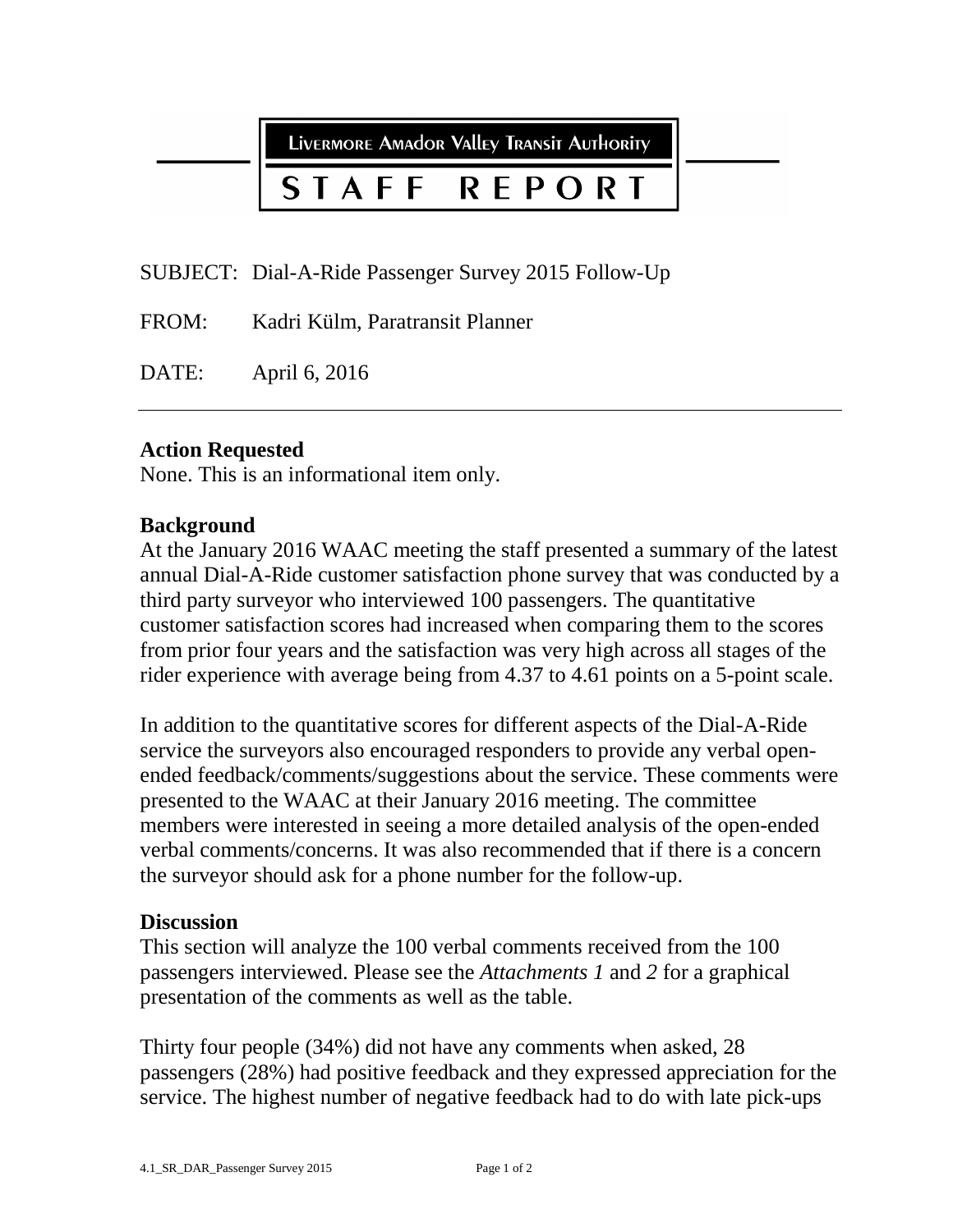and long travel times with 8 people (8%) reporting that there have been times when their ride has been late and four people (4%) complaining about long travel times. Three people (3%) had a general concerns. The following areas each had two people (or 2%) reporting it as a concern: vehicle maintenance (2%), reservations (2%), call center out of the area (2%), safety (2%), and routing (2%). One person (1%) was unhappy about the vehicle type and one (1%) said the driver was a no-show. LAVTA staff constantly monitors the ontime performance as well as the ride length statistics. Currently the OTP is considerably above the 95% contractual requirement. According to the ADA the a trip on a paratransit vehicle should take about the same amount of time as a similar trip on an existing fixed route system, including travel time to and from a bus stop, and any transfer time.

Since most of the above possibly valid verbal passenger concerns are impossible to validate without additional information, LAVTA is planning to add a question about whether the passenger would be willing to give his/her phone number for the staff follow-up in the next customer satisfaction survey.

There were 10 comments/concerns (10%) total that LAVTA staff considers invalid because of the nature of the ADA paratransit service and the staff therefore identified these as areas in which passengers can be provided more education. Out of the 10% invalid/educational issue comments 2 people (2%) didn't like regional/inter-agency trips, 1 person (1%) did not like the vehicle types used for Wheels Dial-A-Ride service, 1 passenger (1%) wanted to do changes to the drop-off location while onboard a Dial-A-Ride vehicle, 1 person (1%) wanted to know how to get Dial-A-Ride tickets, one passenger (1%) didn't like the half-hour pick-up window policy, one person (1%) wanted to know how to sign up, one (1%) said Dial-A-Ride is too expensive, and one (1%) wanted the same driver for the return ride. Staff is preparing a comprehensive "Riders Guide" where such aspects of the service can be explained in more detail and in a user friendly format. LAVTA staff is also working with County Connection's LINK service to better coordinate the trips between LAVTA service area and Contra Costa County.

LAVTA will continue to closely monitor customer satisfaction and following up on the comments/feedback received from the survey respondents.

Attachments:

- 1. Dial-A-Ride Survey Comments Graph
- 2. Dial-A-Ride Survey Comments Table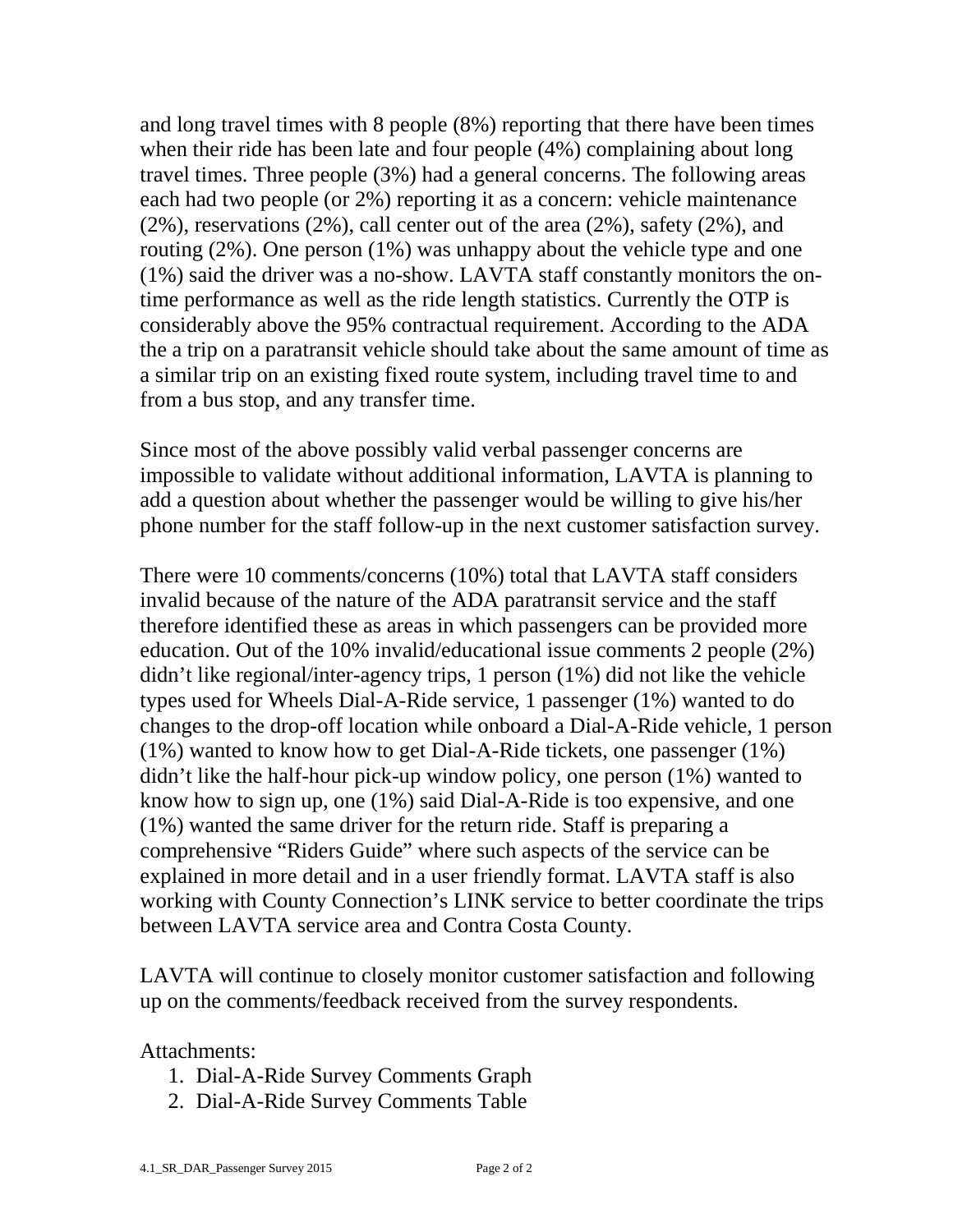